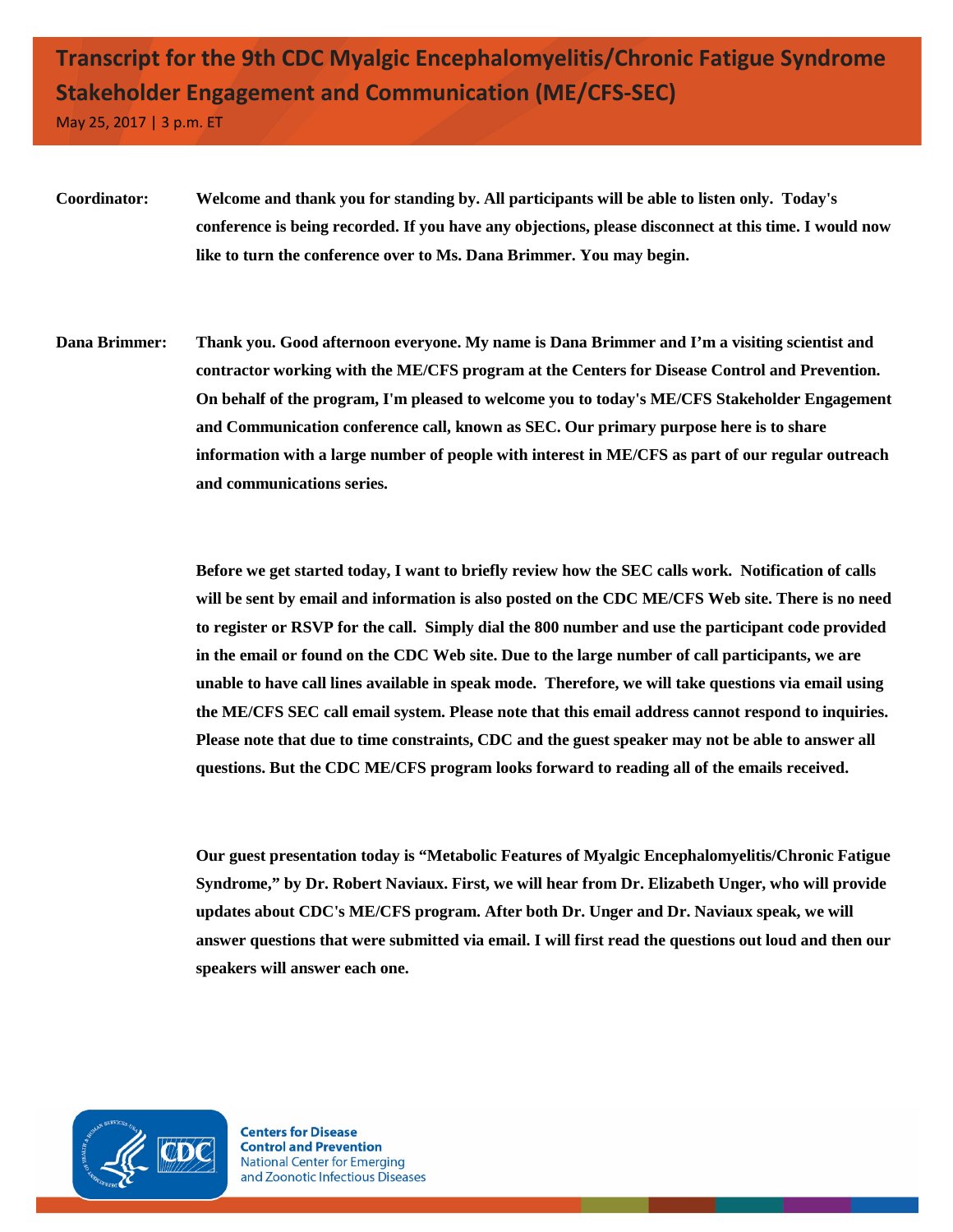**I will now read a disclaimer. These calls are open to the public. Please exercise discretion on sensitive content and material. The confidentiality during these calls or items submitted via email cannot be guaranteed. Today's call will be recorded by CDC and a transcript will be available at a later date on the CDC ME/CFS Web site. The views of non-CDC presenters expressed during this conference call are their own and do not necessarily represent the views of the U.S. Department of Health and Human Services or the Centers for Disease Control and Prevention. I'd like to now ask Dr. Elizabeth Unger, Chief of the Chronic Viral Diseases branch at CDC to start the call. Welcome, Dr. Unger.**

**Elizabeth Unger: Thank you very much Dana and greetings to everyone. You probably noticed that we changed the name of our calls from PCOCA to SEC. And we made this change to avoid confusion with COCA calls, which is another group call that was sponsored by CDC. We didn't change the format. So we still view this as our ninth call in our series. So welcome back to those of you who have participated before and greetings to our new callers.**

> **Quickly, for those who are new to this forum, we implemented these calls to have a channel for regular communications with the ME/CFS community about CDC's activities and also to allow experts to share their information on their work related to ME/CFS clinical management or research. Our program receives suggestions about topics of interest, identifies the topic and invites speakers based on their expertise and availability.**

**After accepting the invitation, the speakers independently prepare their talk. The speakers therefore represent their own views and not any official position of CDC. They've all graciously volunteered their time and we are so appreciative of their participation. We always look forward to hearing what they have to share with us and today is certainly no exception. Please feel free to use the SEC mailbox to suggest topics for further presentations. And that address is just mecfssec@cdc.gov.**

**So I'd now like to give you an update on some of CDC's activities starting with our educational initiatives. Education and dissemination of information about ME/CFS was identified as a critical need by the Institute of Medicine, that's the IOM, report on ME/CFS. To assist in this, we began a process for broad stakeholder input into the materials to be developed, specifically focusing on how the IOM recommendation should be communicated. In September, we held a face-to-face meeting of ME/CFS patients, advocates, clinicians with ME/CFS expertise, healthcare professional organizations, medical educators, researchers, foundations and other government agencies.**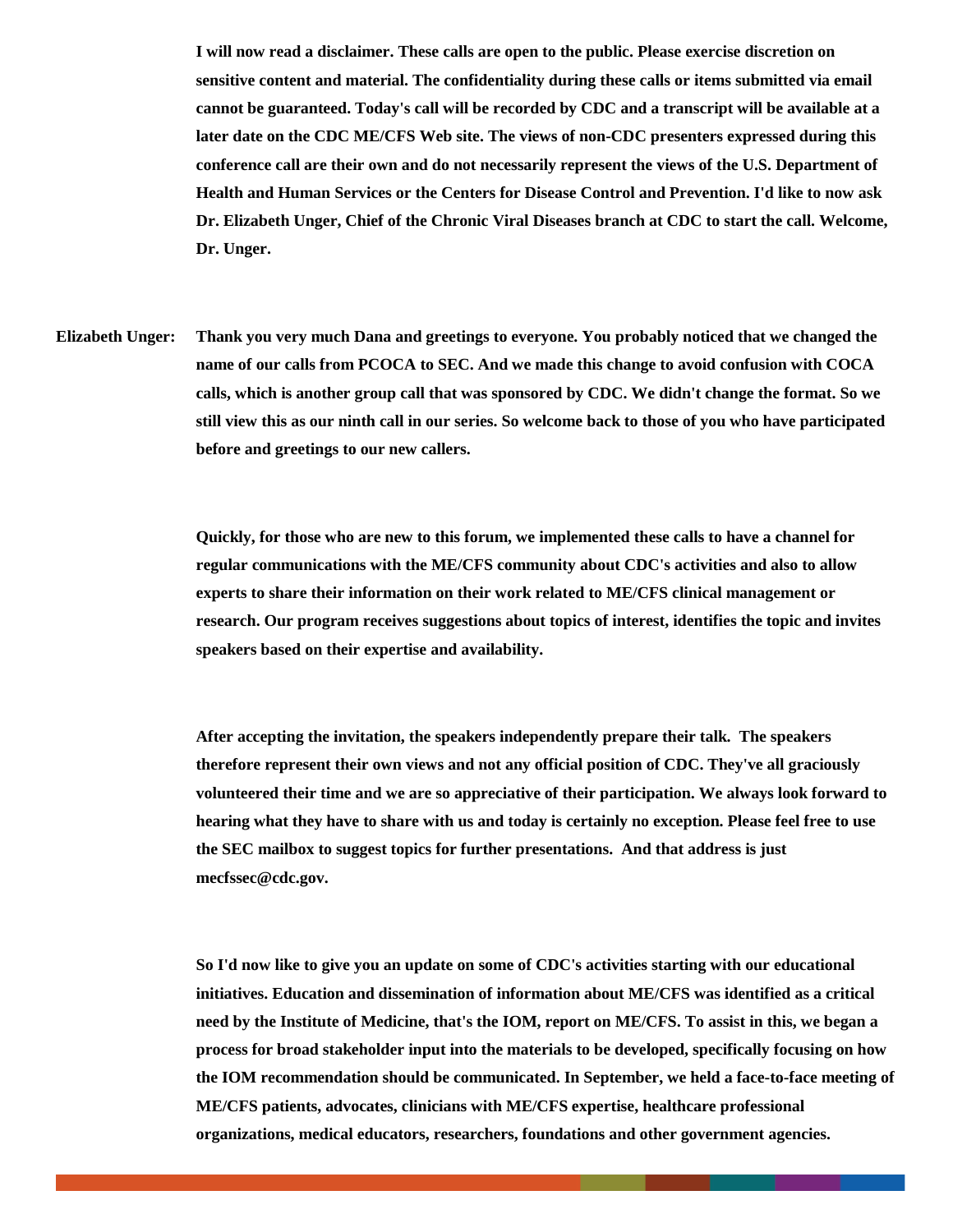**The goal of the roundtable meeting was to provide an opportunity for individuals to share their thoughts on how the IOM reports could best be communicated through materials and content on CDC's Web site. We had a very successful meeting and thank all of those who took the time to travel and participate. The summary report from the roundtable meeting is now available on the CDC Web site. We found that the direct communication between stakeholders that happened at the roundtable meeting helped everyone explain their differing point of views. Involving medical professional groups makes it more likely that they will share information with their members. We are using all of these recommendations to update CDC's ME/CFS Web pages. Additional educational needs, such as toolkits, continuing medical education courses, and treatment guidelines are the next steps and we are in the process of developing a timeline for these activities.**

**All of the CDC the web pages are undergoing a format change. In addition, CDC communicators are emphasizing the importance of what is called "plain language" for web pages that are designed for the general public. Therefore, we divided the process of getting new content for the web prepared and approved into stages. At this point, the information for the general public will be ready when the ME/CFS Web site is shifted to the new look in midsummer. The new format should be easier for people to use. The first version will have temporary placeholders for content that is still being developed. We are actively working on the next stage, which are the sections for the healthcare providers.**

**We published a summary of the 2016 Public Health Grand Rounds as an article in** *Morbidity and Mortality Weekly Reports***, also known as MMWR. MMWR is a widely distributed CDC publication and is often called the voice of CDC. The report included an option for receiving continuing medical education credit. As a result, the public health grand round information has been made available to a larger and more diverse audience.**

**Even though the presentation from the grand rounds is no longer eligible for continuing medical education credit, it is still available for viewing and has been viewed nearly 8,000 times. We also published our first teaching module through the American Association of Medical Colleges' MedEd Portal. This module and the additional modules that are in preparation or under review are directed to educating medical students and allied health students on ME/CFS.**

**May 12, 2017 marked the 25th ME/CFS and Fibromyalgia International Awareness Day. CDC hosted an ME/CFS Awareness Day posting on the CDC Features home page and included a link to**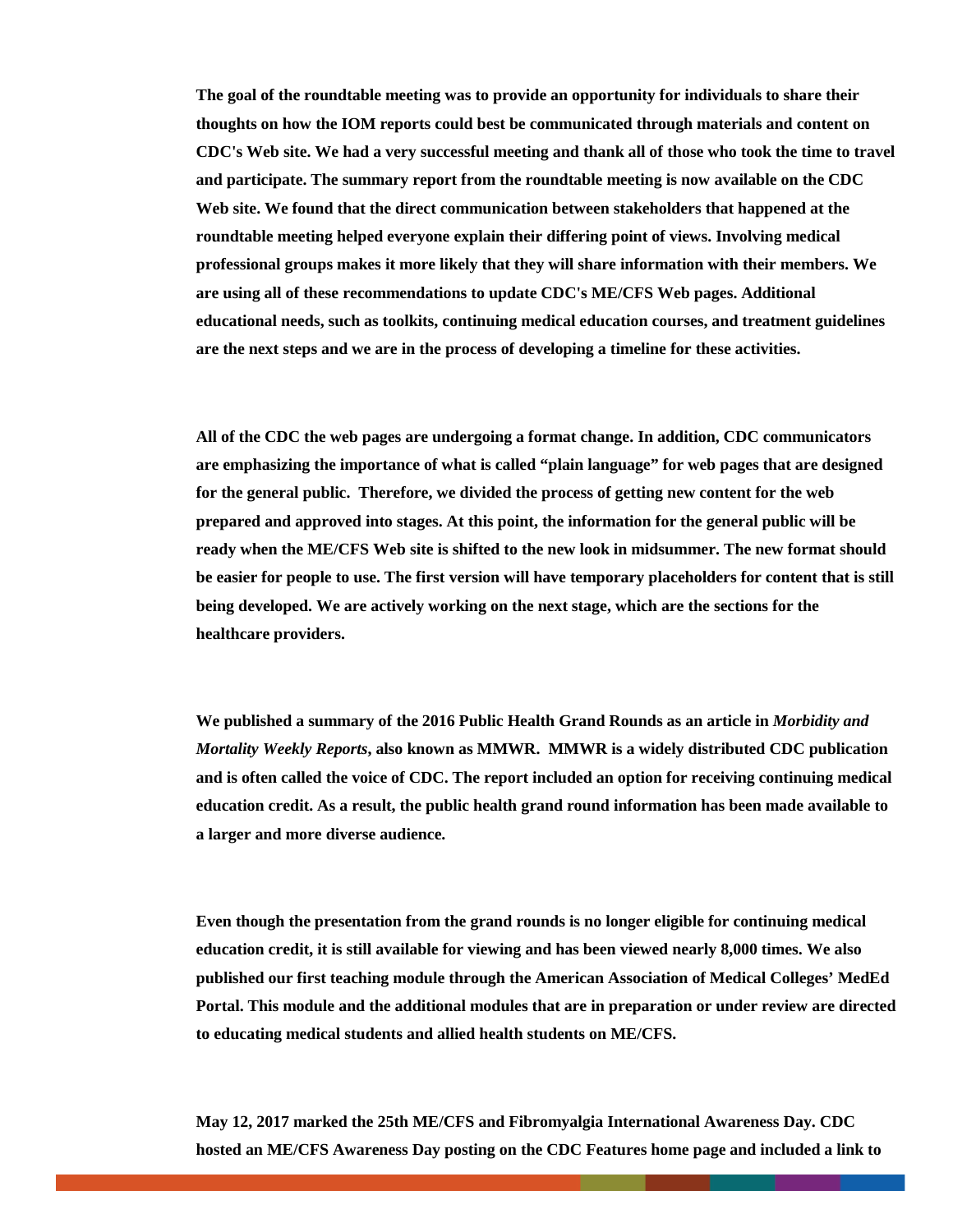**the NIH Director's blog on ME/CFS. In addition, for the first time, our program posted a message on the CDC Public Health Matters blog and used Twitter to help spread the word about this hidden health crisis. On that day, so many of us involved with CDC's ME/CFS program wore blue to lend our support to the ME/CFS community that we had a group photo taken so that we could highlight this initiative throughout the division through our division newsletter.**

**So now shifting to updates on our multi-site clinical assessment of ME/CFS study and we call this MCAM. This continues to be a major focus of our group. And, as a quick review, this study was designed to use a standardized approach for collecting information on patients in the clinical practices of clinicians with ME/CFS expertise. We are greatly indebted to these seven clinicians and their staff and even more so to their patients who have been so willing to participate. The synopsis of the MCAM study can be found in the CDC web page under the resources section.**

**We are now in the sixth year of this study. When we first planned the study, we weren't certain that it would work and as we planned and we weren't sure we could enroll and collect complete data on enough patients. However, it has been very successful. We started with a clinical epidemiologic study of adults with ME/CFS and healthy controls and expanded to include pediatric, homebound and recent-onset patients. As we worked with the different sites and principal investigators, we added more protocols to help us look at ME/CFS.** 

**In addition to collecting questionnaire information, we expanded to collect blood and saliva samples and data from cognition and exercise testing. We are also asking each clinic to use a standardized method for evaluating dizziness when standing as part of the physical examination. This test, which is called the naphthalene test, may help healthcare providers more clearly see and document the problems their patients with ME/CFS experience.**

**The first scientific article from this study was published in the American Journal of Epidemiology, and it was selected as the editor's choice for the issue in which it appeared, on April 15, 2017. This means that it was made available as a free publication. The paper provides details about how the study was designed and implemented, and this will give other researchers information they need to understand the outcomes and adapt methods for their own studies.**

**For the adult longitudinal study protocol, we've completed about 90% of the baseline data collections, 50% of the first follow-up and 40% of the second follow-up. We've completed about**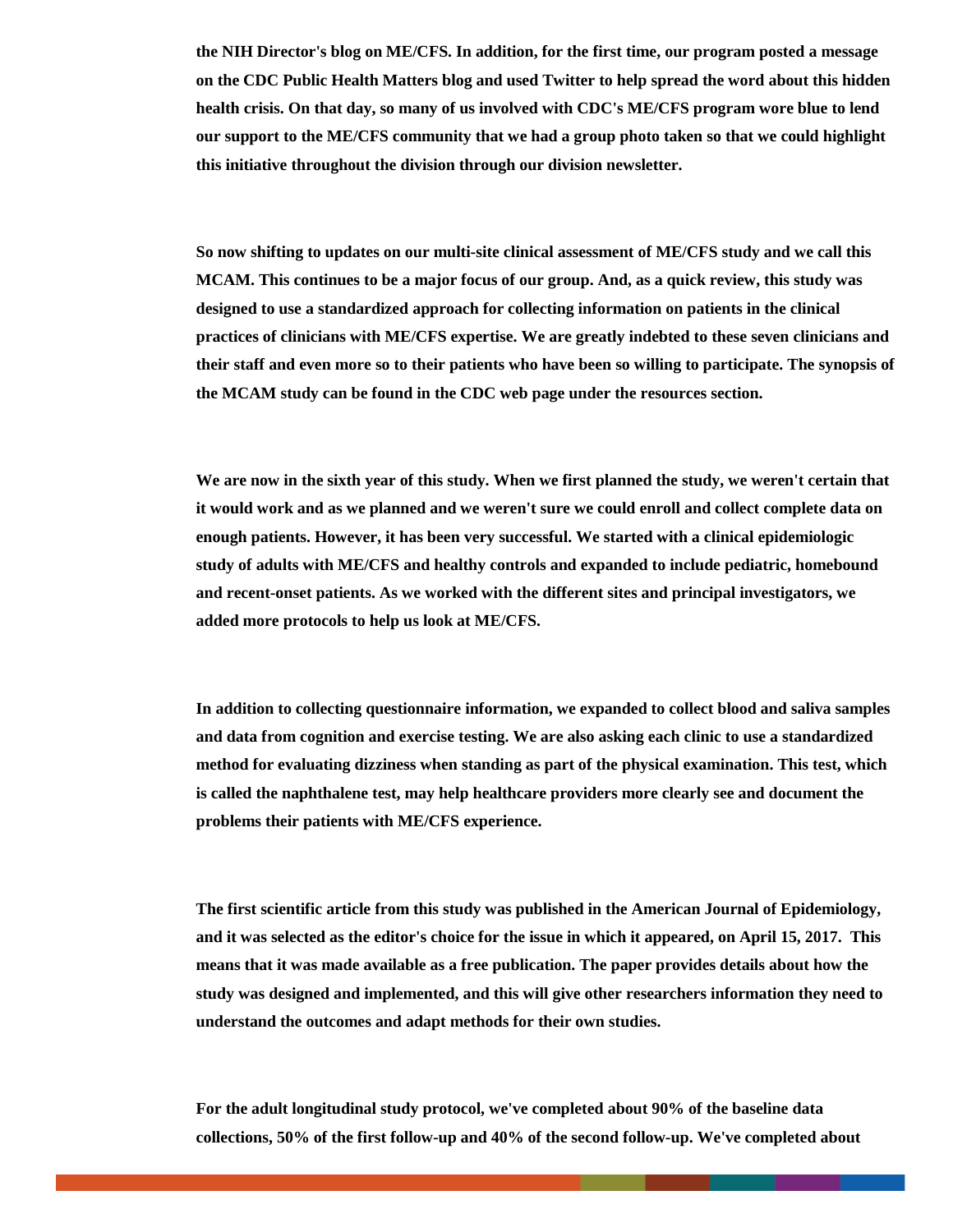**60% of the cognitive testing and about 55% of the exercise testing protocols. The natural killer cell function study is now underway. And I want you to know that I was invited to share information on the MCAM study at the Biomedical Research into ME Colloquium 7 that's being held in London on May 31, 2017.** 

**In December 2016, we held the sixth meeting of the seven participating clinicians and study coordinators on CDC's campus. We reviewed the progress to date and discussed topic areas for future research in ME/CFS. To address the immediate gaps in the MCAM study, CDC has just announced two contract solicitations. One is to ask for more clinics to provide data from children or adolescents with ME/CFS. And the other is to ask more clinics to provide data from patients with other illnesses as comparison groups. These additional data will increase the sample size and power to examine the similarities and differences between ME/CFS and ill comparison groups and provide much-needed data on pediatric ME/CFS.**

**We also continue to be involved in other partnerships. In January 2017, Georgia advocates Timbre Lindsey and Ryan Prior and University of Alabama researcher Jarred Younger provided an educational session on ME/CFS for the Georgia General Assembly's health and human services committee. Representative Sharon Cooper, the committee chair, invited CDC to send representatives to this session to be available to answer committee questions on ME/CFS. Two people from our program and two people from our division attended this session and provided fact sheets on ME/CFS to the committee. The committee members were very engaged and clearly learned a lot from the session that was organized by Georgia's advocates.** 

**CDC has been actively collaborating with other agencies across the Department of Health and Human Services to ensure each agency's activities provide the greatest of benefit to the American public. One of our collaborative projects is co-organizing the common data elements project on ME/CFS with the National Institutes of Health. This will enable information to be consistently captured and organized across ME/CFS studies. We will also participate in the FDA qualification process facilitating collaborative efforts to select measures for fatigue in ME/CFS. At this point, I would like to turn the call back to Dana so that she can introduce our speaker. Thank you very much.**

**Dana Brimmer: Thank you, Dr. Unger. I'd now like to introduce our guest speaker. Dr. Robert Naviaux received his M.D. and Ph.D. from Indiana University and completed a post-doctoral fellowship at the Salk Institute in La Jolla, California. He is a professor of genetics in the Departments of Medicine,**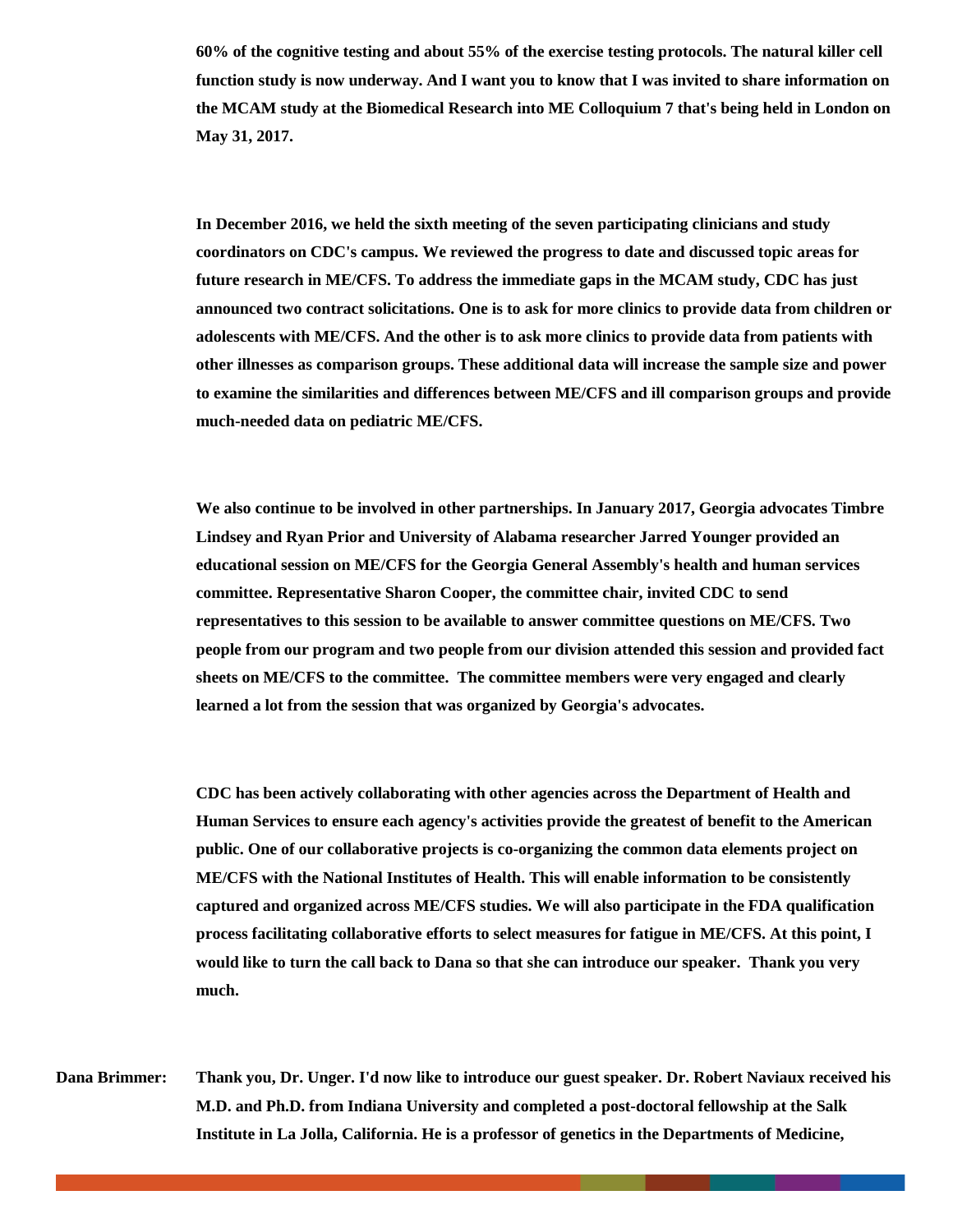**Pediatrics and Pathology at the University of California, San Diego School of Medicine and cofounder and co-director of the Mitochondrial and Metabolic Disease Center. His work focuses on the mitochondrial mechanisms of disease and he is applying this research to ME/CFS as well as other illnesses. Welcome.**

**Robert Naviaux: Thank you very much Dana and thank you very much Dr. Unger. Today's talk will cover a number of points that will be new to people and some I hope will be familiar. But to help everybody, we've made available a PDF copy of the 22 slides that I'll be going over. And I hope you'll be able to follow along with the slides. It will make understanding a lot easier.**

> **On the first slide, we have the title and an acknowledgement to the children with mitochondrial disease that started off my career in medicine and specifically the Christini Fund that has funded much of our research. And the second slide we have an outline of the topics we're going to cover. And the first topic is just going to be what is the cell danger response. I'll introduce the concept of metabolic reflexes and the healing cycle. I'll talk about purinergic sensory processing receptors that are needed for detection of cell danger and safety.**

> **I'll talk about the metabolic lessons we've learned from studying the antiviral response. And then review some of the findings in our PNAS paper from last August on the metabolomic or metabolic features of ME/CFS. And I'll finish with a discussion of the metabolic features of the exit from dauer, so dauer being a persistent low energy state that allows survival in the face of danger but also is responsive to environmental changes that allow recovery. And we're using this as guidance and clues for possible future treatments.**

**On the third slide, there - I start with John Dryden's quote from 1681 that "self defense is nature's oldest law." So every cell living -- now living on the planet -- is descended from ancestors whose genes were selected for their ability to manage every threat that those cells and those organisms encountered before they could reproduce. Those threats came in many forms from viruses to bacteria to predators to harsh winters and famine, chemical exposures. But our genome bears in it the tools necessary to manage that our ancestors used to manage every one of those threats until at least their first child.**

**And so we're interested in mitochondria because they represent metabolic canaries in the coal mine. Their activity, their enzymatic metabolic activity is so fast that they are the first to sense danger or**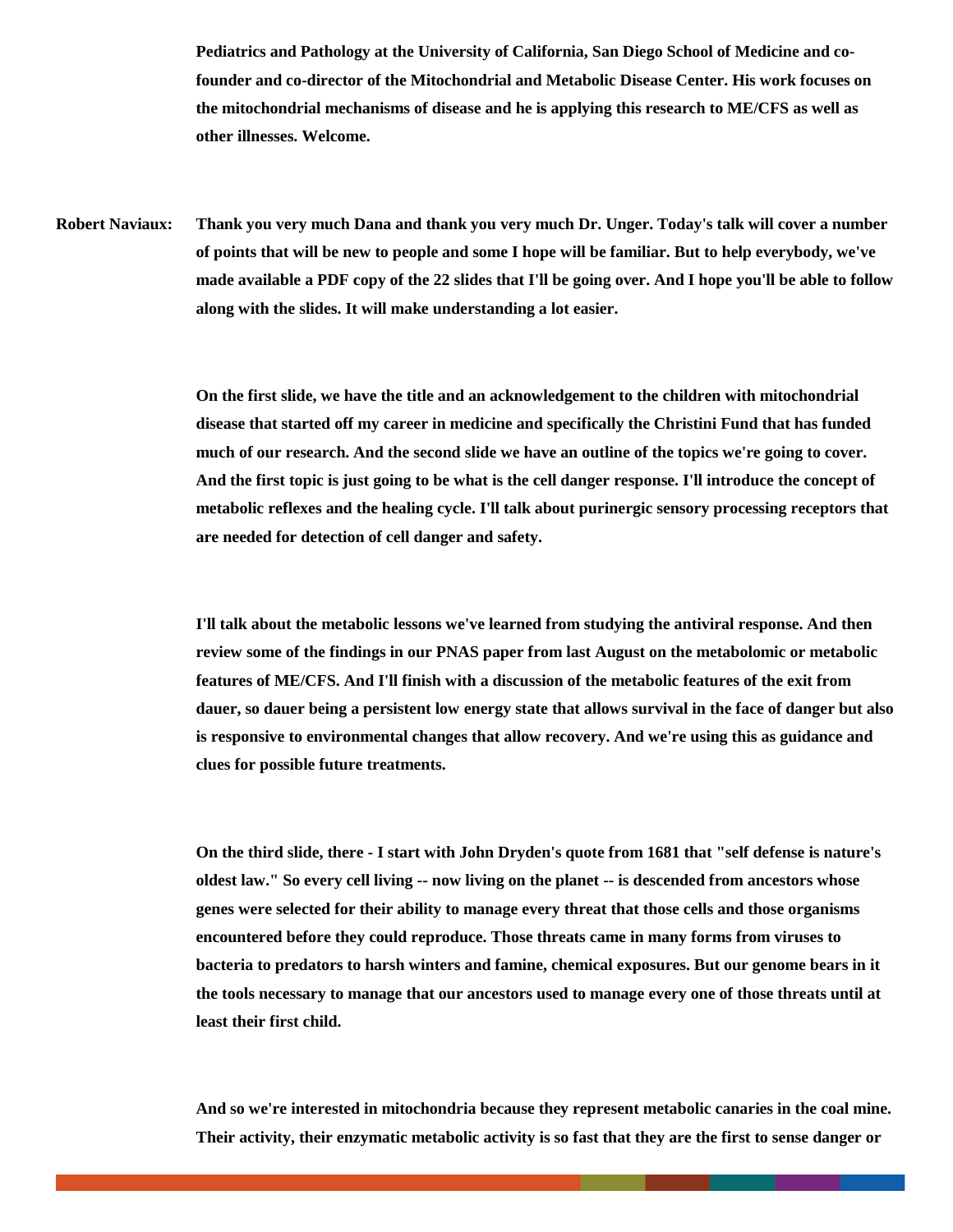**toxicity just in the way that canaries are used to sense low oxygen or toxins in a mine. So mitochondrial are regulators of cell oxygen not only because they consume it but also when they don't consume it, it means that oxygen levels begin to rise in the cell causing oxidative stress. Regulators of cell defense and innate immunity, mitochondrial coordinate cellular defense and they act as a cellular power plant. In addition, they regulate over 500 different reactions in metabolism. So when cells encounter danger, mitochondria alter their function and they produce universal alarm signals that we've characterized as a cell danger response.**

**In the fourth slide, I answer the question what is the cell danger response. And on the left there's a picture of a cell with a pink halo around it that represents a chemical halo of metabolites that are produced by the cell. And then I also have illustrated a virus that we consider an archetypal stress of viral infection. You'll also note the capillaries bringing oxygen to the cell and waste products away from the cell.**

**The cell danger response is a coordinated multisystem metabolic reflex that is caused by an electron's field. So what does that mean? When a physician taps your knee and your foot kicks out, you know, it's automatic that your big toe and your little toe also reflexively move according to the stimulus. It turns out that the cell danger response is a parsimonious collection of up to 30 different biochemical pathways that all are coordinately regulated, some up and some down, in response to different kinds of cellular stress. And that can be biological stress in the forms of viral or bacterial or protozoa infections. It could be water stress. It can be heat stress, oxygen stress, many different things.**

**When the cell is infected by a virus, the virus will utilize -- try to usurp electrons that are needed for the assembly of its own macromolecule. The virus needs to make its own RNA or DNA or its own phospholipids for a cell membrane. And so it will try to use those, the resources in the cell and ultimately carbon/carbon bonds require electrons. And when electrons don't make their way to mitochondria, then mitochondria decrease the amount of oxygen they consume. And when that happens, then the dissolved oxygen concentration in the cell begins to rise because mitochondria are like a sink at the bottom of a bowl that normally allows oxygen to be converted to water and energy. But when that sink, that drain becomes restricted, then the water starts rising in the bowl and this is the oxygen rising in the cell.**

**When that happens, it shifts the cell from polymer to monomer synthesis. So you go from large molecules of phospholipids and single lipids to inflammatory fatty acids to smaller molecules like**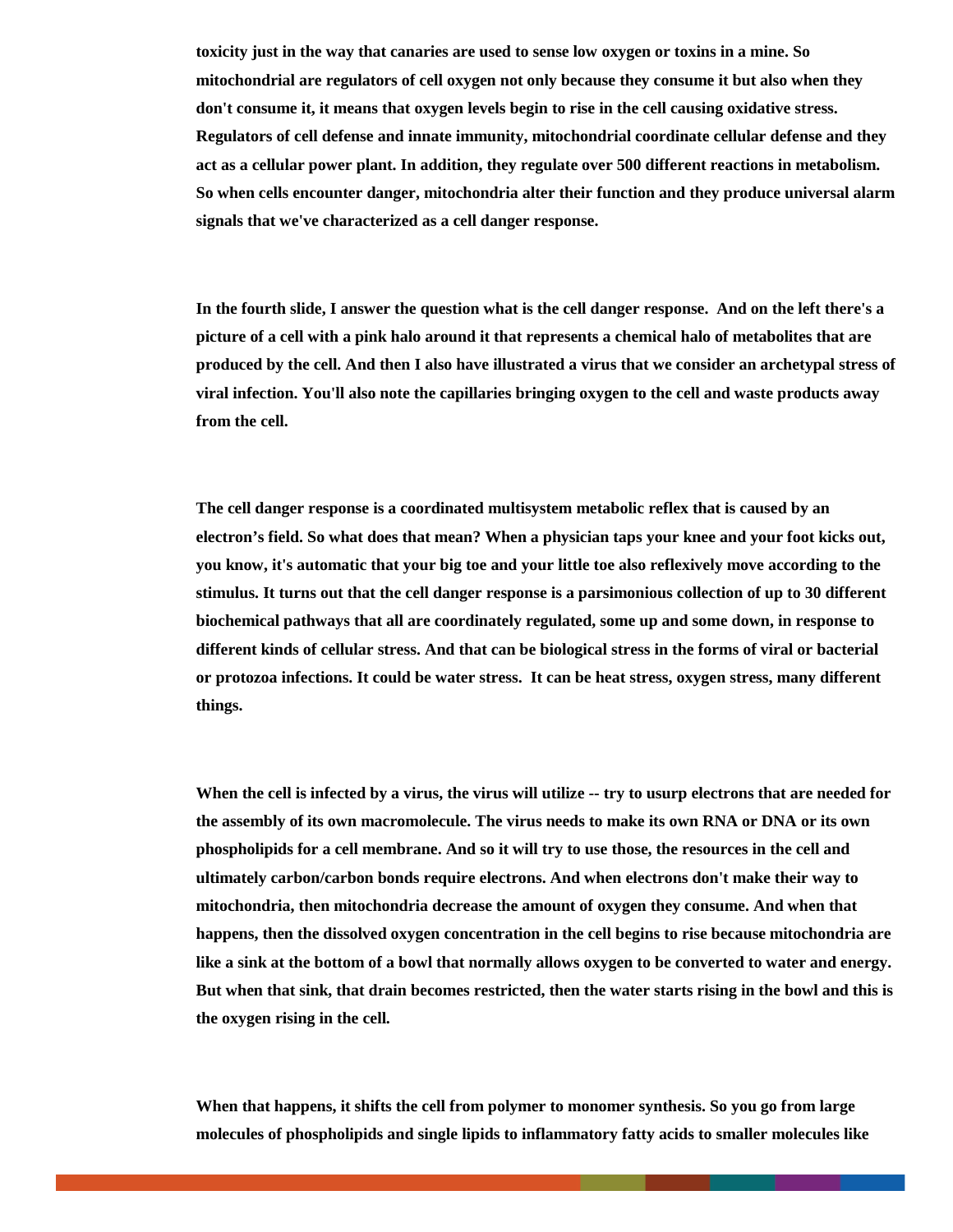**acetate and formate. And the mitochondria will fission. They'll go from the so-called spaghetti configuration to the meatball configuration, which is associated with a decrease in their ability to make energy.**

**Lipid rafts, single lipids in the membrane, will start to aggregate and the membranes themselves stiffen. They'll be -- in bullet point number three (slide 4), there's a release of antiviral, antimicrobial chemicals like reactive oxygen, heat shock proteins, AMPs or antimicrobial peptides, aldehydes and polyamines. In bullet point four (slide 4), I've illustrated this switch from fused mitochondrial configuration in a large interconnected reticulum that's well arborized and highly efficient to a less-efficient fission mitochondria that also is associated with an increase in the unfolded protein response, because when the mitochondrial membrane potential begins to decrease, fewer proteins are imported and that reduce - it produces a proteostatic load in the cell phytoplasm.** 

**In bullet point number five (slide 4) is a change in the DNA and histone methylation. Methylation is also coordinated with this and chromatin structure is. You'll have DNA that becomes demethylated and that will result in the mobilization of endogenous retroviruses, L1 retro transposable elements and a number of other mobile elements. In bullet point number seven (slide 4) is actually a warning to other cells that this cell has been either infected or exposed to stress and so I've listed one of those signals as a purinergic halo. Cells will actually release ATP and other molecules traceable to mitochondria under conditions of stress. And ultimately that on a systemic level affects how the brain operates and will result in a change in behavior that will persist until the healing process is completed. Okay.** 

**On the fifth slide, I have the title Starting with the CDR is Universal with Every Single Stress. In order to start the healing response, the very first thing that cells do is they begin to release extracellular nucleotides in response to this intracellular stress. I've illustrated the nucleus on the bottom yellow is communicating with mitochondria and mitochondria are communicating metabolically back to the nucleus, what I call the short path retrograde signal. And then mitochondrial ATP, UTP and other nucleotides are released through gated channels in the membrane. I've illustrated one type called a pannexin P2X7 channel.** 

**And that ATP then can actually go - bind to extracellular receptors and signal back to the nucleus, and the nucleus will then change its program to adopt the cellular defense metabolism. You know, that information is also communicated through that pericellular unstirred water layer and then diffused out to neighboring cells to also allow them to respond to the danger. I've illustrated more**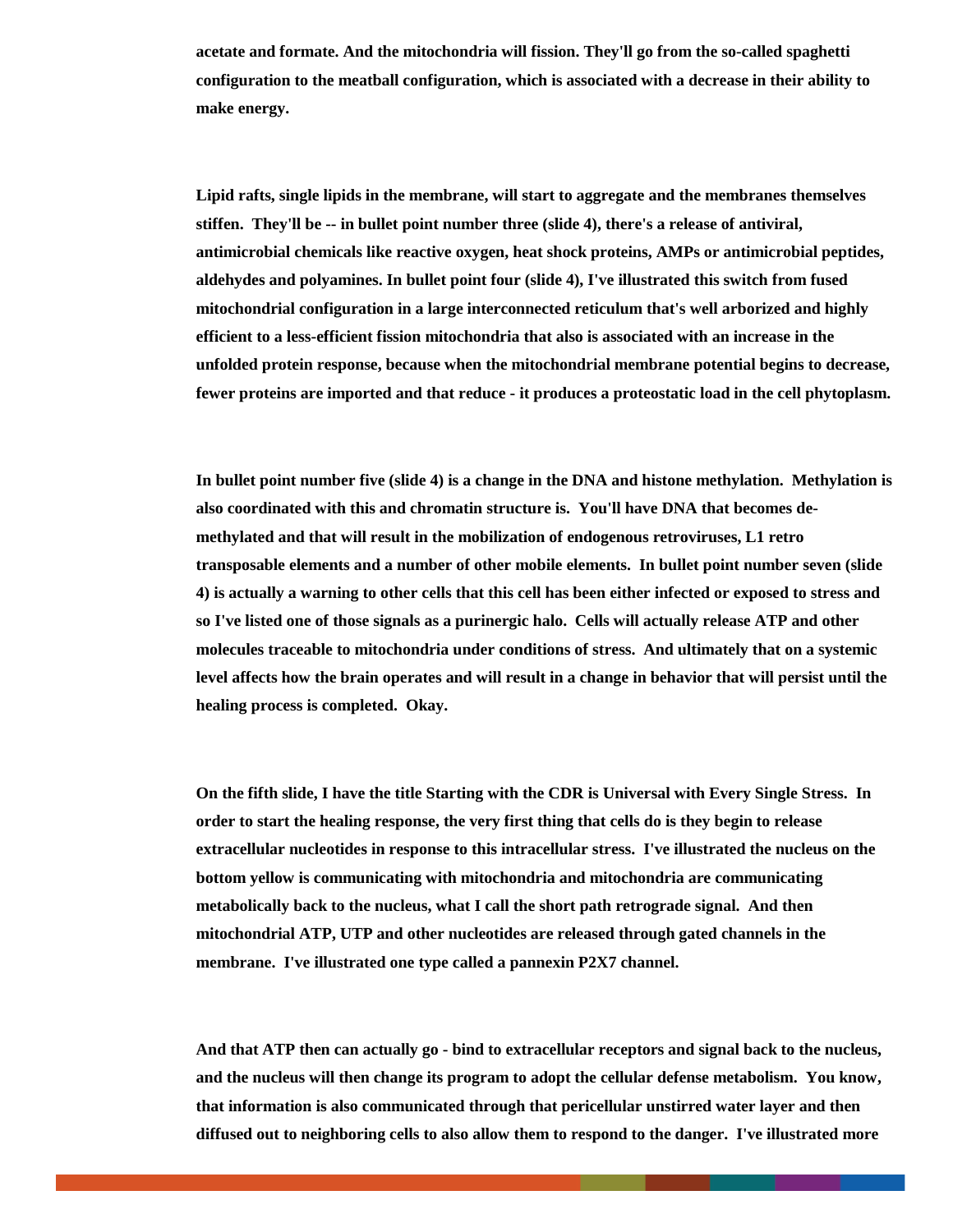**of the channels that through which ATP can escape and when ATP -- these channels open up under cell stress and they close when the cell is under baseline conditions.**

**Under baseline conditions, the energy that mitochondria make in the form of ATP is well conserved inside and can be used for normal activities. But under stress, that ATP is released to the outside where it can participate in sounding the alarm. But that results in a dissipative loss of extracellular ATP. So I went searching for a drug that might be able to block that e-flux much like in a water balloon if you have little pinholes in the water balloon, little fountains of water will be released and the pressure inside the balloon will fall.**

**And that's similar to what is happening metabolically in cells as they lose ATP. The inside ATP production has to increase or the overall utilization of ATP has to diminish. I've illustrated red balls that will block the different e-flux channels and I've called that anti-purinergic therapy and we'll return to that because there are classes of drugs. We use one called Suramin that can affect this change.** 

**In the sixth slide, we have how do cells smell safety and danger in the world. And it turns out that every cell is imbued with the capacity to monitor its environment through receptors that are interestingly like olfactory receptors, so smell receptors that we use. It turns out that these are G protein coupled receptors. They have seven transmembrane domains. They hail back to the largest super family of all genes that we find even in the ocean that are bacteria rhodopsins, molecules that change, well send signals in response to light. And we have four of those different receptors in our retinas.**

**Under the OR column in this diagram, we have 388 olfactory receptors. We have two pheromone receptors, these V1R receptors. And then we have taste receptors that respond to bitterness and to sweet or umami. These are all related to each other through evolution and in this A section I talk about the receptors that are responsive to cytokines, chemokines, ATP and UTP, short chain fatty acids, lysophosphatidic acids, nicotine and then neurotransmitters like nicotine or pain transmitting molecules like (betakinen).**

**On the seventh slide, I just emphasize that all of our work started with mitochondria and we were interested in how mitochondria played a role in healing and ultimately how healing will return us back to baseline health and fitness. And we found that when the pathway to healing is blocked by**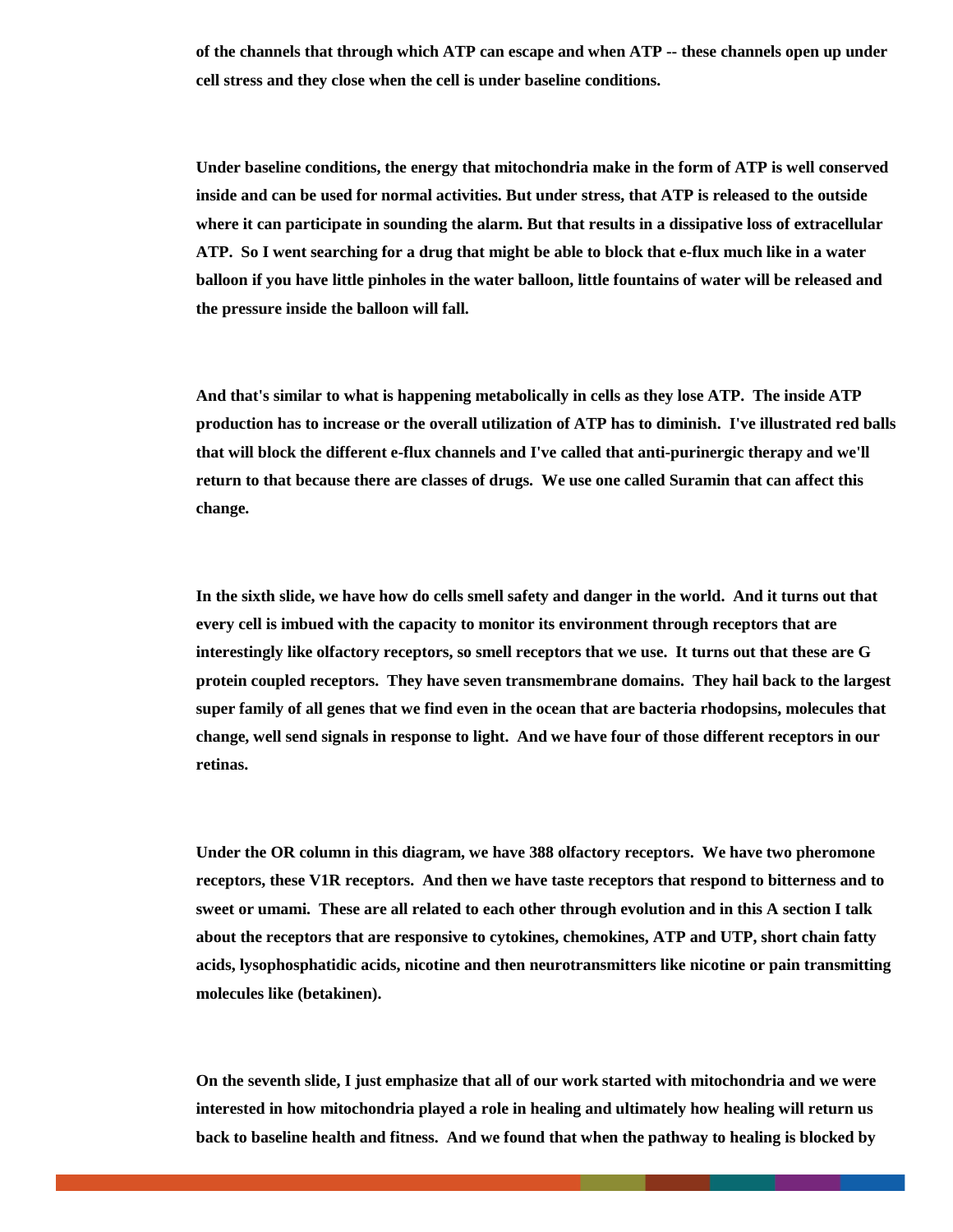**that red line that it produced self-sustaining chronic disease syndromes and ultimately 50% of the world's population lives with one chronic -- at least one chronic disease.**

**And in children in the U.S., 30% of children are living with chronic disease and up to 15% have asthma, 12% ADHD, 2% with autism. So this led us to a rather bold question and answer what causes chronic disease and the hypothesis is maybe it's as simple as a failure to complete the healing cycle. That if we can't heal, then we're unable to recover from whatever the trigger was that pushed us away from normal health.** 

**On slide number eight, we have the healing cycle and its regulation. And, we have health as a green ball on the left. And a variety of different dangers and stress, injury, infection, trauma, toxins, etcetera can push that toward the injured state, this red square. And it turns out in our studies of the metabolism of healing, we've been able to identify three separate stages of the cell danger response. These are stages of healing that have to be progressed past through in sequence.**

**And you can be blocked in each one of these different stages. And if you are, then you have a chronic disease. And interestingly, one of the ways to relieve the block is something called antipurinergic therapy to actually block that extracellular ATP signaling. And we're working a lot on that right now.**

**So what causes fatigue in ME/CFS? Slide number nine talks about two main factors. One is the dissipative loss of ATP through channels in the cell membrane that I illustrated. And two is a reallocation of cellular resources, a way for mitochondrial energy production and oxidative phosphorylation towards cellular defense. And so it's not that the mitochondria are defective in any way. They're just under new orders from the nucleus. And so they have a kind of regulated mitochondrial dysfunction.**

**If you're expecting them to act the way that they do under health conditions, they will not do that. However, it's not because they're dysfunctional or mutant in any way. It is because they are operating in cooperation with the cell nucleus in order to come up with a strategy that maximizes the chance for the cell to survive. And so that leads to this quote that I've made in the past that says it takes more energy to relax than to react. So anxiety, restlessness, irritability, fear of change, OCD behaviors, sensory and chemical hypersensitivities and meltdowns these are - even seizures are all hallmarks of a low energy state.**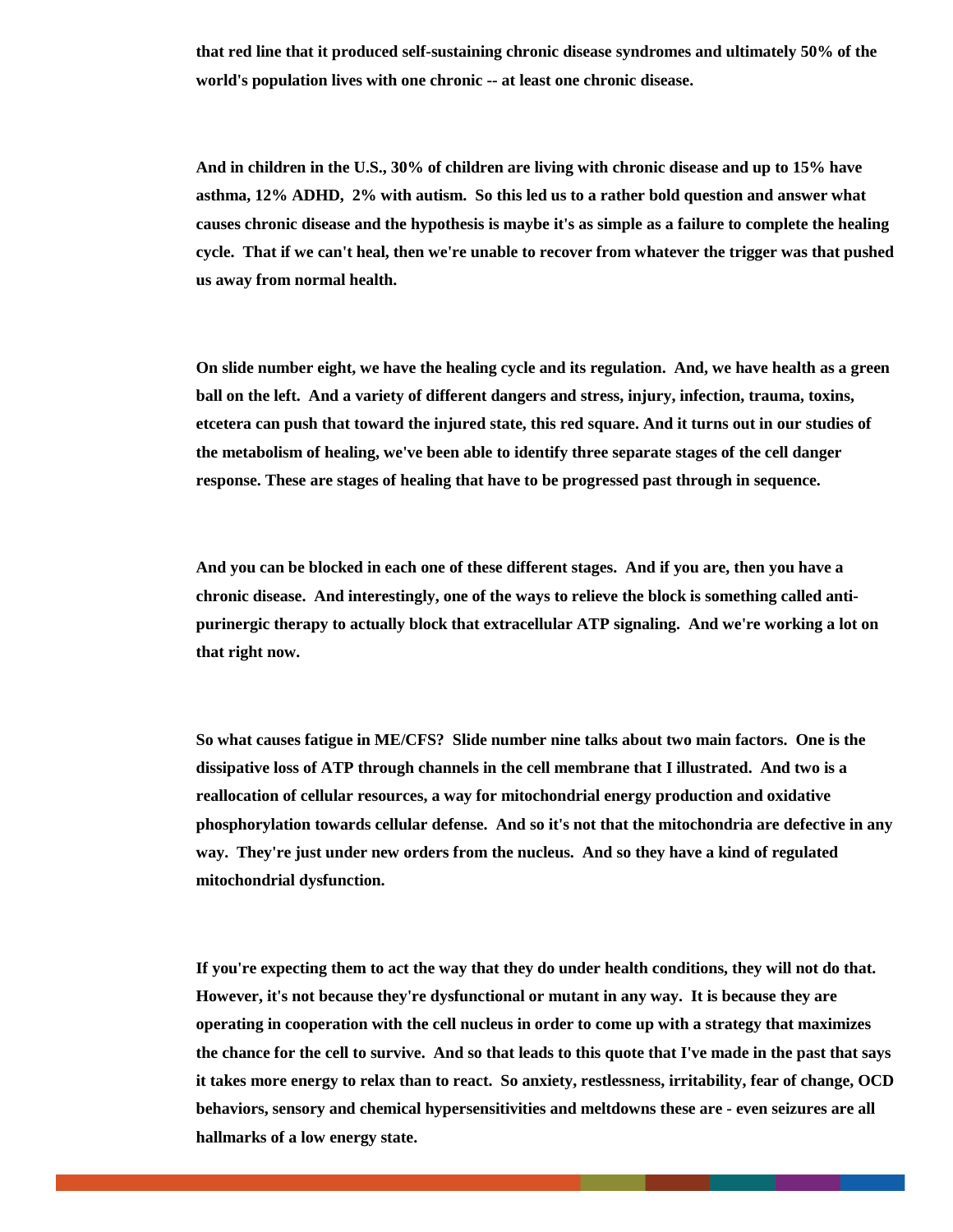**And this has actually a thermodynamic basis that has to do with the ability of mitochondria to provide the energy for the cell to lower its membrane potential. When a membrane potential goes from let's say minus 50 millivolts to minus 60 millivolts, it is actually a cell that is capable of resilience and respond to extra - in response to extracellular stimuli. But as it goes from minus 50 millivolts to minus 40 millivolts, then the cell becomes closer to the threshold for excitation and irritability and actually neuronal hyperactivity and sensory hyper sensitivities can result.**

**Okay. Now onto metabolomics in slide number ten. We view taking a sample of blood as sampling from a river or ocean ecosystem where the water contains or the blood contains all of the resources that all the cells need to survive and their waste products. And so it's a microcosm. And that one drop of blood we process and put through a \$.5 million blue box called a lipid chromatography tandem mass spectrometer, LCMSMS, in order to study the chemical basis of health and disease.**

**On slide number 11 - by the way if anyone gets off of the slides where if what I'm calling out does not correspond to the slides you see in front of you I hope that the moderators, Dr. Unger and Dr. Brimmer, will chime in and let me know. Okay. So in slide number 11, we have two different plots of multivariate statistical analysis of our metabolomic result. Each ball represents a patient in whom we've measured metabolites. And using a specific set of metabolites we're able to separate controls and chronic fatigue syndrome in males and in females. It's actually interesting that the response of males and females to stress is similar but not identical and there are unique features as well as shared features.**

**So what are the pathway abnormalities in slide number 12, you know, defining the metabolic reflex, so the cell danger response. So in our paper in PNAS in August of last year we found that single lipids and phospholipids and sterols and cholesterol were pathways that were abnormal, purines and fine and cysteine, (prokinate), Kreb cycle, full 8B12 on a square base. All of those are ones that we found. Now interestingly in a paper that was just published last week in Cell by (Leadol) where they looked at adults in response to the Zostavax live attenuated vaccine for shingles, they found that the Kreb cycle, purines, single lipids, sterols and cholesterol, (mevainine), propionate, you know, and (ospholipids), porphyrin and (aminocyolic) lipid sugars were all dis-regulated.**

**In fact in the little window over on the right hand side that lists the statistical significance of each one of those. So purine metabolism you'll see is number two and the most significant. The TCA cycle is what specialists actually call the Kreb cycle. So but 12 out of the 14 of these that they found**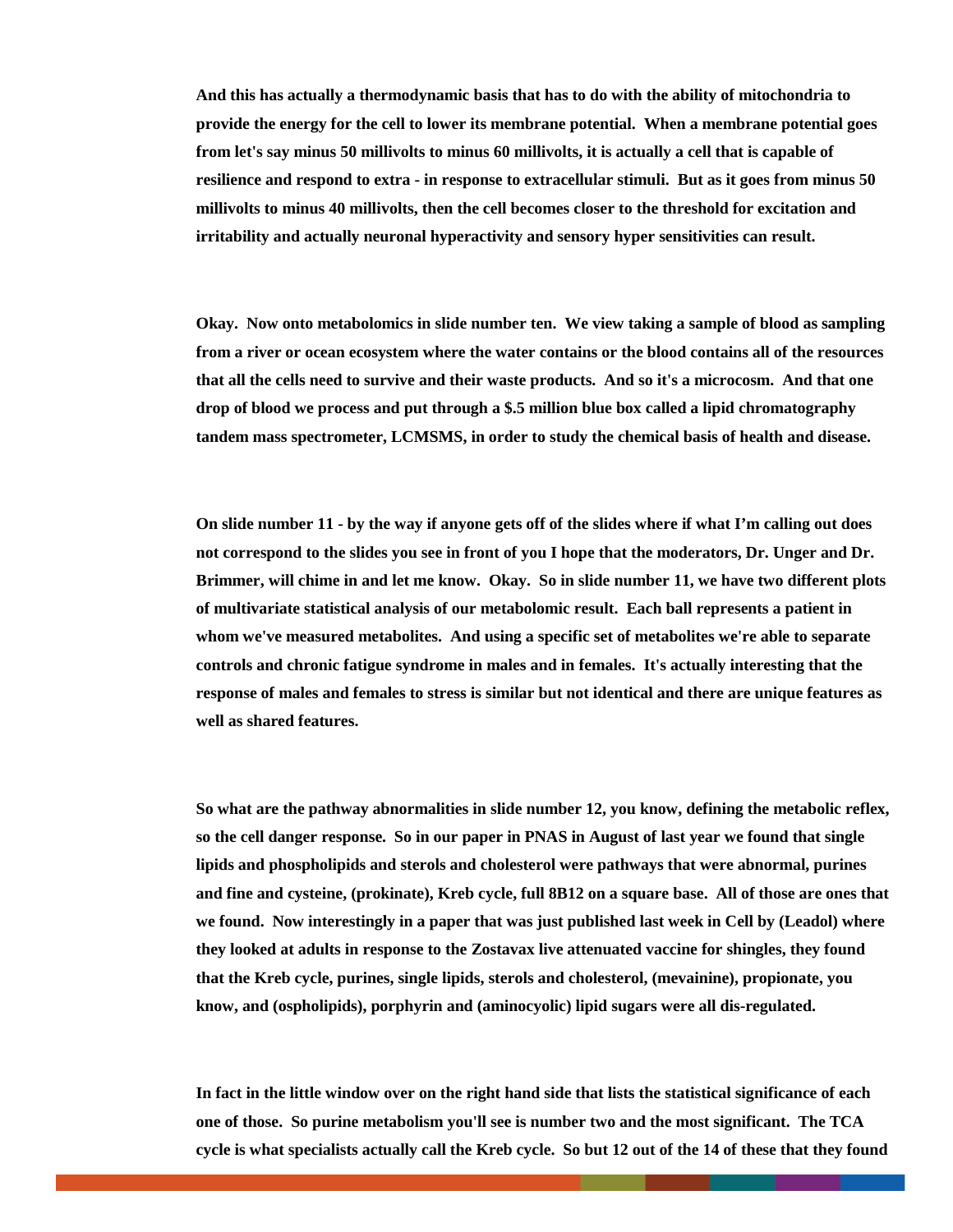**that were disregulated after immunization were things that we identified also in chronic fatigue syndrome. The interesting thing is sometimes they're in the opposite direction. It's a key concept that we can talk about more later but it is wrong to think that the individual increases in metabolites are the cause of the disorder. The metabolites just tell us about the flow of resources through the cell and body and how that is changed under conditions of health and disease.**

**On slide 13, I talk about the metabolic pathway abnormalities in males and females with ME/CFS. In the first study, we identified nearly 20 pathways and half of those were shared between males and females. But a quarter were more developed more abnormal in males and another quarter were more abnormal in females.**

**When we did a receiver operator curve, a characteristic curve analysis, a way that scientists decide or measure the accuracy of diagnostic classifiers, we found that using metabolomics we could identify males, male controls and males with chronic fatigue syndrome with a 94% accuracy and females with a 96% accuracy. I'm quick to point out that we are conducting a national validation study on a completely independent population of adults with chronic fatigue syndrome that is funded with the help of the Open Medicine Foundation in order to validate the metabolic signatures that we found in the first study.**

**So what about slide number 15 is the hypo metabolic persistence and survival states in nature? Are there conditions in nature that we can study that where nature has already come to different solutions to manage highly stressful environments. One of these that's seen in bacteria is called persister cells, so both Lyme disease the (beryllia) as well as tuberculosis mycobacterium will adopt these - this low metabolic state in cells that because of the low metabolism they do not take up antibiotics well and as a consequence are not killed by those antibiotics.**

**And so when you use antibiotics, the persister cells persist. In that middle yellow oval you'll see two red bacteria. And when the antibiotics are taken off for a period of time, those will reactivate and allow possible re-growth. There's also something called embryonic diapause which is a state thatover 100 mammalian species use that allows for fertilization of an egg that will then progress to the zygote and blastocyst stage and then just settle on top of the surface of the uterus and hang out there for months without consuming energy in just this persistent state until extra external stimuli are received that say that the environment is - it's all good to go. You can start - the embryo can start developing. And so pandas and polar bears and kangaroos will do this among many others.**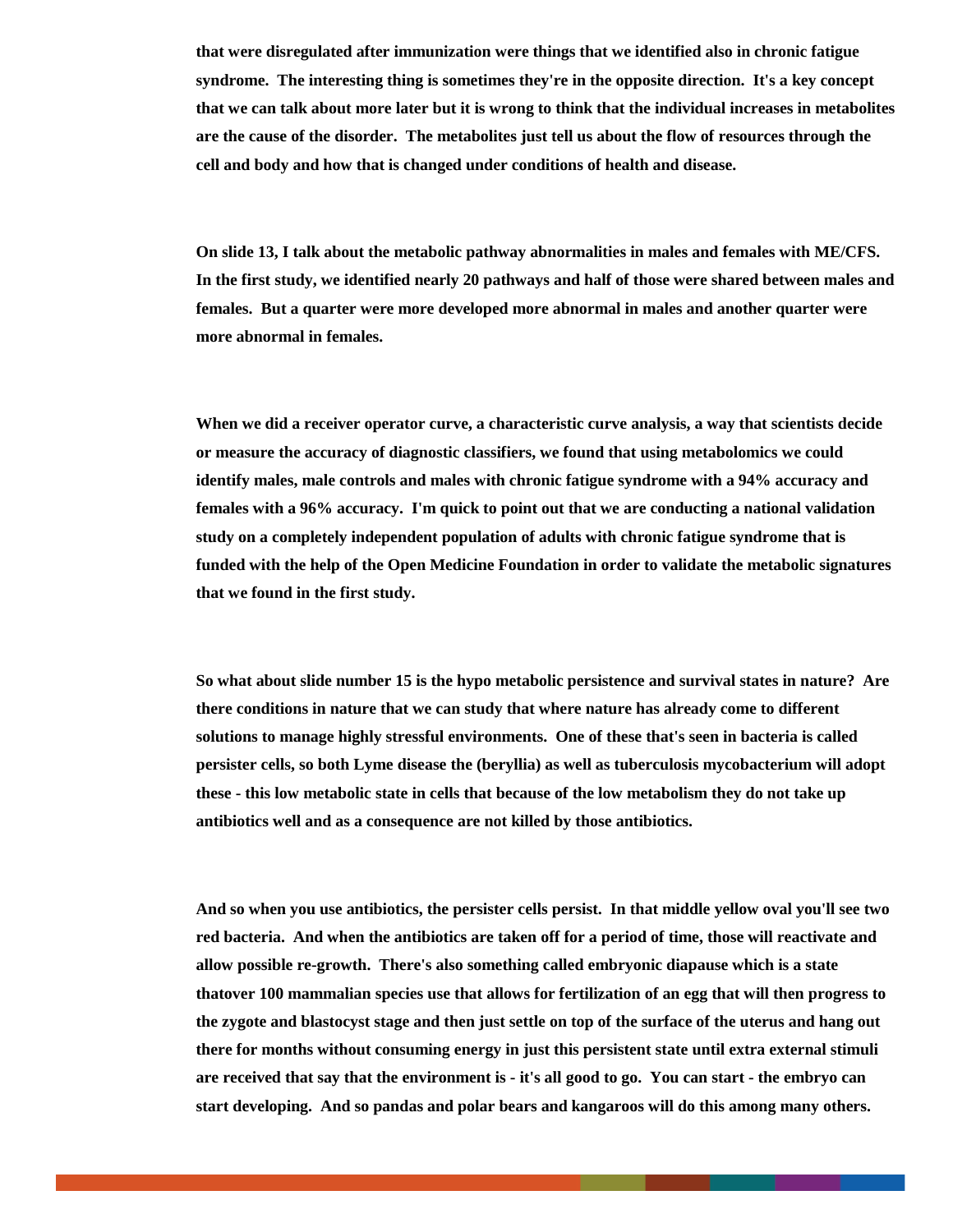**The hibernation that you're all familiar with I've just shown a little ground squirrel in the hand of a person who's in hibernation. Torpor is something you may not be familiar with. It's something - it's a hypometabolic state that a number of animals will undergo when they are - the food availability and the environment for the times they need it is not available. The metabolic rates of hummingbirds, for example, are very high, and at night they don't feed but they still have this - they would have a high metabolic rate but they're able to actually lower their oxygen consumption and metabolic rate when food is not available and then that's called torpor. And they'll reawaken and reactivate in the morning.**

**Estivation is a phenomenon that desert animals will use where they will - when the environment's too hot, they'll have a different kind of hibernation that allows them to survive the heat and dryness by decreasing their metabolic rates. Tun is a state that little, a little multi-cellular organization called a tardigrade can adopt. In its tun state it is actually resistant to large amounts of ionizing radiation to dryness and then can reactivate when the conditions improve.** 

**Dauer is something that many animals will use in order to extend their life span under conditions of harshness and we've studied this in a little called caenorhabditis elegans. Caloric restriction and longevity research is another area that lowers our metabolic rates and on the right you'll see what we really try to do is divert the normal sequence of aging so that we can maintain that upright posture in in row A. But currently the longest lived individuals in society almost always end up in a wheelchair before they die and we're trying to see if we can alter that fate. So here's on slide number 18 I'm looking at** *C. elegans* **and the lifecycle which normally takes three days. They have menopause in six days. The normal lifespan is about 14 days.** 

**Dana Brimmer: Oh excuse me, Bob, it's actually slide 16 on ours.** 

**Robert Naviaux: Oh thank you very much. Okay so slide 16. Thank you very much. So in slide 16, the red circle circles this dauer stage which is an alternative developmental stage where the animals instead of dying in two weeks will live for four months but it's a clearly altered kind of metabolism. You see that down on the bottom they've accumulated lipid droplets the way that a bear puts on fat for the winter to survive the winter and they've also decreased the total amount of muscle mass needed to survive. So they get thinner. In the shifts they literally will stop eating so that leads to caloric restriction. But mitochondrial (oxfas) declines, oxygen consumption declines. Lipid droplets accumulate. Glycolysis can actually increase and then there's some interesting other metabolic pathways that will also change.**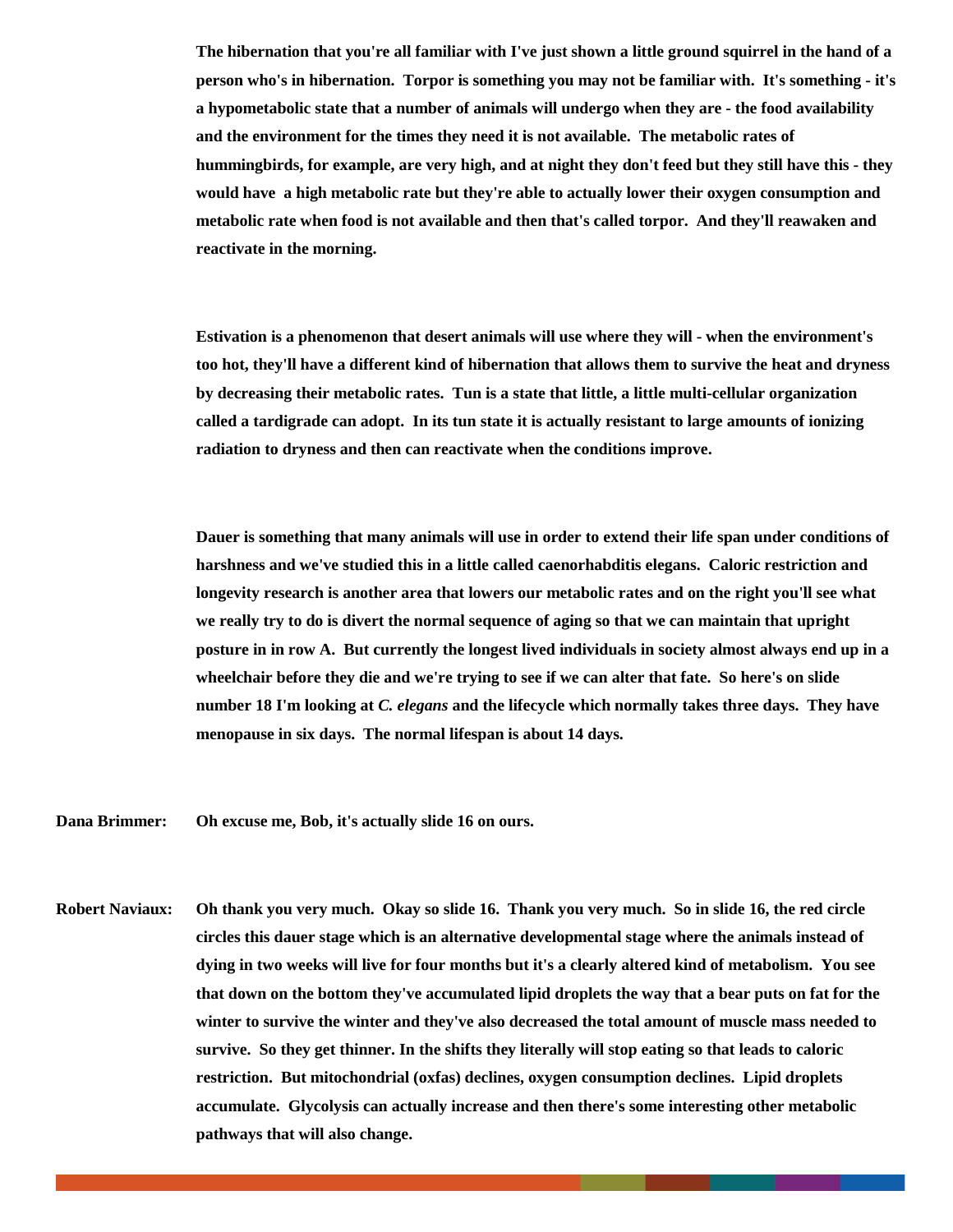**So what do we do? We look at the changes associated with the exit from dauer. So we're not studying the triggers that lead to chronic fatigue syndrome. We're wanting to see if we can learn from these little animals on how to recover chronic fatigue syndrome. Okay?** 

**So in slide 18 in the choreographed metabolic features of the dauer - of dauer exit, I have again a plot of animals. In the lower left pink, there's animals, the metabolic features in dauer that goes up. And then as we start to recover the animals, you know, in two hours they go into the green circle. In ten hours they go into the purple circle and in 20 hours they go into that aquamarine circle and will - that's the recovery stage and they'll be able to restart their lifecycles then. Okay?**

**And we measure metabolomics, each of these different stages we can identify things like NAD plus that increase at 20 hours, NAD Ph that start to increase at ten hours and also at 20, glycerol at 10 and 20 and citrulline that really, you know, starts picking put at ten hours early. And then there's hundreds of other molecules that we're also studying.**

**Okay so what's the treatment strategy? This is a generalized strategy. It's basically the first thing is if you can identify the trigger for the cell danger response and it's still present, you have to treat that. Okay? The other is to refill the metabolic tank. This is really an effort of trying to convert this winter, deep winter metabolism that this hypometabolic that, you know, restricts your activities to spring and summer metabolism. And so some of that we use metabolomics to guide individual responses.**

**I should point or emphasize this is an important point is that in all of the abnormalities that we measure in each individual, only 25% of the abnormalities are diagnostic for ME/CFS and 75% are unique to the individual are kind representative of the path they took to get to chronic fatigue syndrome in addition to what part of the healing process they happen to be stuck in.**

**And so that's using metabolomics to guide that is something we think will be important. And then anti-purinergic therapy with low dose suramin is something that we were planning to use to an attempt to reprogram metabolism to progress through the healing cycle. …**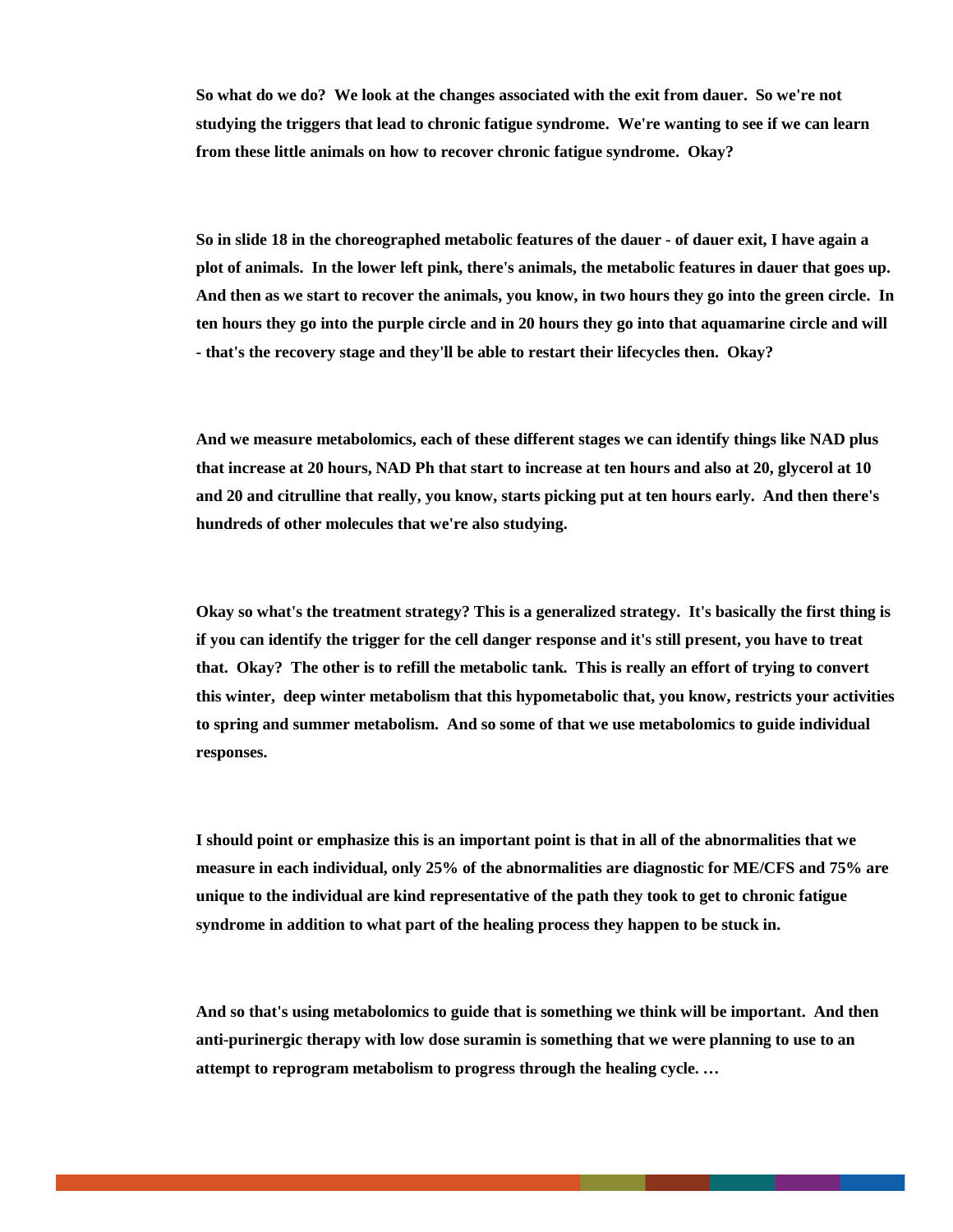**So on slide 21, this is just to emphasize the fact that seasonality is a part of life on earth and that any organism that was unable to manage the different metabolic needs of low calorie availability during winter new calorie availability during spring and summer on the right and then back to fall metabolism is an organism that was, that it cannot maintain health throughout the year. Okay so that ends my slides.**

**Slide 22 is just a mention of our research support. And again it's showing you that this little girl that lived to be only two years of age has actually made it possible for us to do all of the science we've done over the last 20 years. And thank you very much. So that ends my slides and then I can go onto answering some of the questions that we've received if you'd like to do that. So let me know Dana what you'd like.** 

- **Dana Brimmer: Oh great. Thank you Dr. Naviaux. That was very interesting. We don't have time for all of the questions but why don't I start by asking the questions so everyone can hear and then we'll have you answer them. So let's start. One question we received was can you tell us more on how the metabolomic profile of ME/CFS compares to the metabolomic profile of other illness and are these other illnesses with the cell - do they have a similar pattern? And to what degree could a sedentary lifestyle explain the abnormalities?**
- **Robert Naviaux: Sure. So let me start out first with the sedentary lifestyle question. So we've been so I'll just say straight out that does not explain what we see. There's a much richer chemical message in the metabolomics than we see that is not seen in healthy individuals who whose activity is reduced. But let me also say that we've conducted now clinical metabolomic studies and nine different chronic complex diseases and healthy aging over the last two years and these have included two independent studies in autism, major depressive disorder, post traumatic disorder, traumatic brain injury, ME/CFS, Gulf War illness and an autoimmune disease caused primary sclerosing cholangitis and then also the study of exercise and healthy aging in both young and old subjects.**

**And the ME/CFS signature in comparison to the others is starting - when we do a Venn diagram of the metabolic pathways involved in these, it's starting to create something that looks almost like a daisy where the individual petals of the flower are the individual diseases. And at the center there's a circle that where there's some shared pathways and that's - those are pathways that relate to the cell danger response.**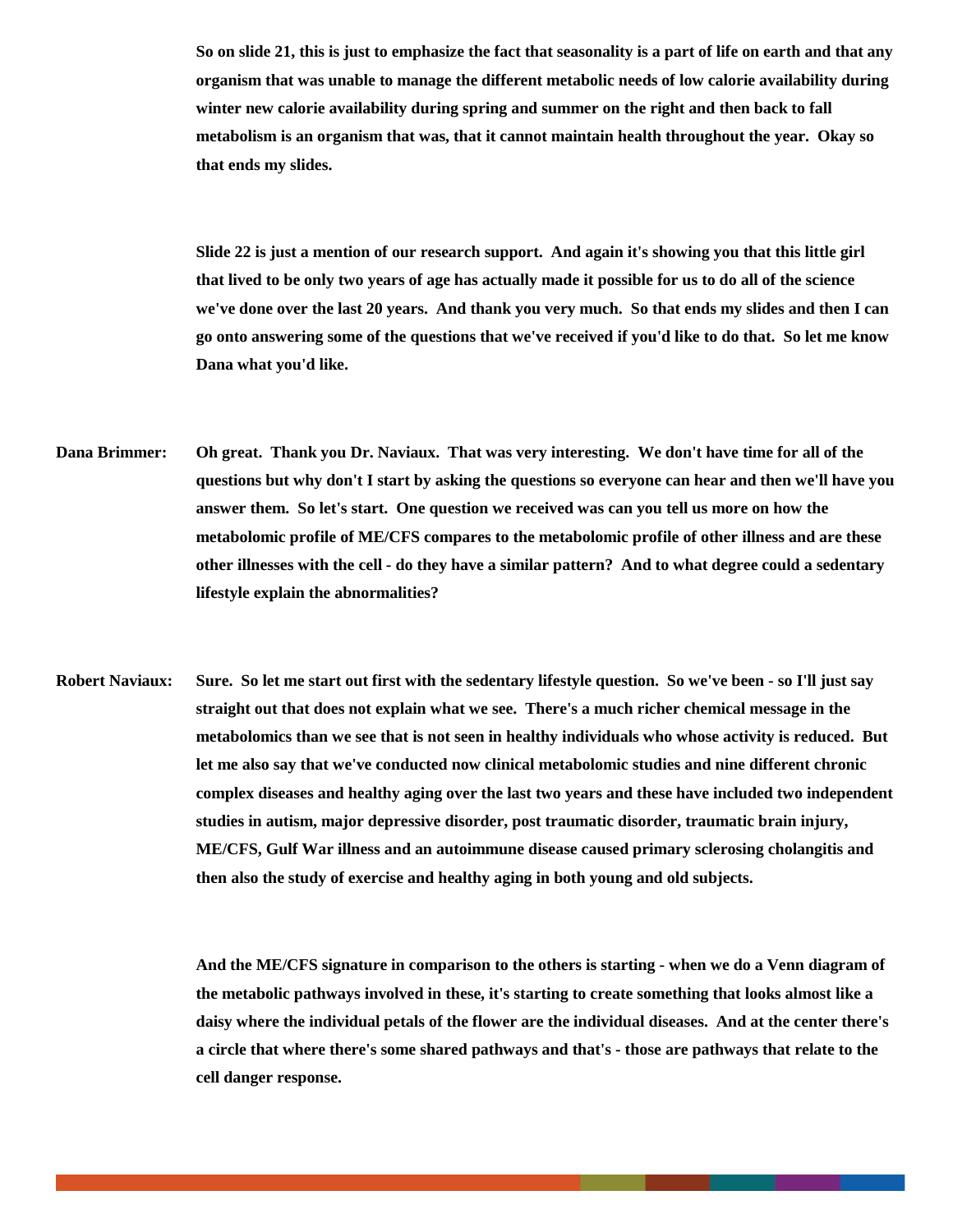**So I can say, for example, one example that we'll publish later this year is - it shows that Gulf War illness instead of having low single lipids has elevated single lipids and so how the pathways are used is influenced by the actual ultimate disease. And so there's a lot more to be done but we're excited about how far we've gone so far.** 

- **Dana Brimmer: Another question we received is based on your discovery of a hypometabolic state in some ME/CFS, is it possible to gather a clear and concise dos and don'ts fact sheet for these patients to help them self-manage with regards to exertion, exercise, nutrition, medication and other key factors?**
- **Robert Naviaux: The shorter answer is no because the individual differences make it very difficult to come up with a generic solution. The other fact is that the sequence of the interventions, the therapies are - is important. So you can't just give a blanket recommendation that's good for everybody. As I mentioned earlier, 75% of the metabolic abnormalities that we've - that each patient has are individualized. And therefore, you know, we hope that eventually metabolomics will become a clinically available tool that will help guide physicians. It's - it'll probably be another two years before that becomes ready for prime time. Right now we're really just developing the technology. But I hope that that will be available.**

**In the meantime the thing that is common to everybody is this pathological persistence of this modified form of the cell danger response which we will attempt to - well we will test to see if suramin might be able to bring that into abatement and allow people to return toward regular progress toward healing. So short answer no but important to recognize individual differences. And the signaling function of ME/CFS we'll be testing a treatment for later this year.**

**Dana Brimmer: Okay. Thank you. And related to that question is a question that says in capital letters is there anything that you can recommend we do while we wait for treatment options?**

**Robert Naviaux: Well I wish I had a better answer for this but I think perhaps the most important advice that I can give for a patient with ME/CFS is to find a good doctor who will listen, who will listen to your symptoms and your past responses to other therapies you've tried that won't try to categorize you as just one of thousands but as an individual with your own individual symptoms, some of which are more severe than others. And when you have a doctor that is work - that will work with you sometimes this requires a - also a kind of a multidisciplinary approach that will involve a physician, a nutritionist, and many other healthcare professionals in order to meet the needs of the individual.**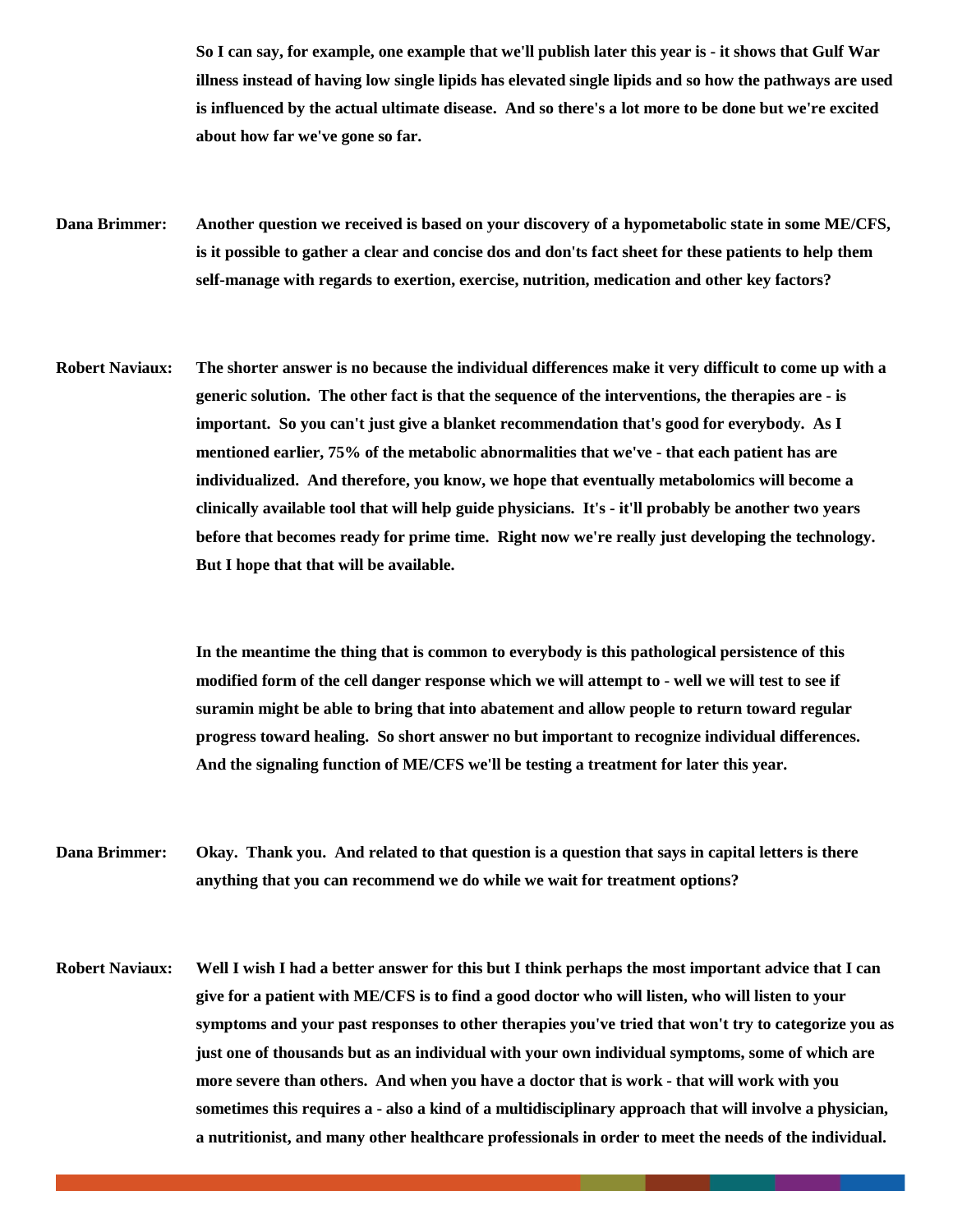**And so I think my hope is that our research will lead to a baseline a way to start therapy, this effort to move from winter metabolism back to spring and summer, but right now it really requires getting to a physician who you can trust who is listening to you that won't try to make you a square peg in a round hole.**

**Dana Brimmer: And I think we have time for one more question for Dr. Naviaux and then one for Dr. Unger. So Dr. Naviaux the first - or, I'm sorry, the last question for you is I have a question regarding his publication, Metabolic Features of Chronic Fatigue Syndrome and the correction that was issued on this article. I don't fully understand the implications of this correction. Was the data invalidated?** 

- **Robert Naviaux: Yes this is an important question. So none of the data was invalidated. None of it was even affected. All the correction does is allow allowed Dr. Ron Davis who was responsible for he was an editor and he sent out the paper to external reviewers. He wanted to note in the correction that his son, who has a severe form of ME/CFS, was not part of the study and although he had consulted with me about metabolomics after the study was done and he had worked previously with Dr. Gordon, one of the co-authors, Dr. Davis had no involvement in the study and no involvement in the interpretation of the results. So the correction was just a clarification that Dr. Davis did not have a scientific conflict of interest in evaluating the paper.**
- **Dana Brimmer: Well thank you for that explanation. Dr. Unger we have one question for you before we close our call today. The question for Dr. Unger, you indicated during the February 2016 P-COCA call that Dr. (Chia) had provided the CDC with 30 tissue samples for testing. What is the status of the CDC's tissue sample testing? What studies of infections in general in ME/CFS is the CDC conducting or planning to conduct?**
- **Elizabeth Unger: Dr. (Chia) sent 30 specimens and they were received and tested by the picornavirus laboratory in the Division of Viral Diseases in 2015. This group are the experts on enteroviruses at CDC and they consulted with Dr. Chia about the nature of the specimens that he sent and used to publish independent pan-enterovirus molecular methods that they routinely employee for enterovirus detection and identification. Their results were negative. They returned the residual material to Dr. Chia and remain in communication with him and other investigators interested in persistent enteroviral infections and autoimmunity.**